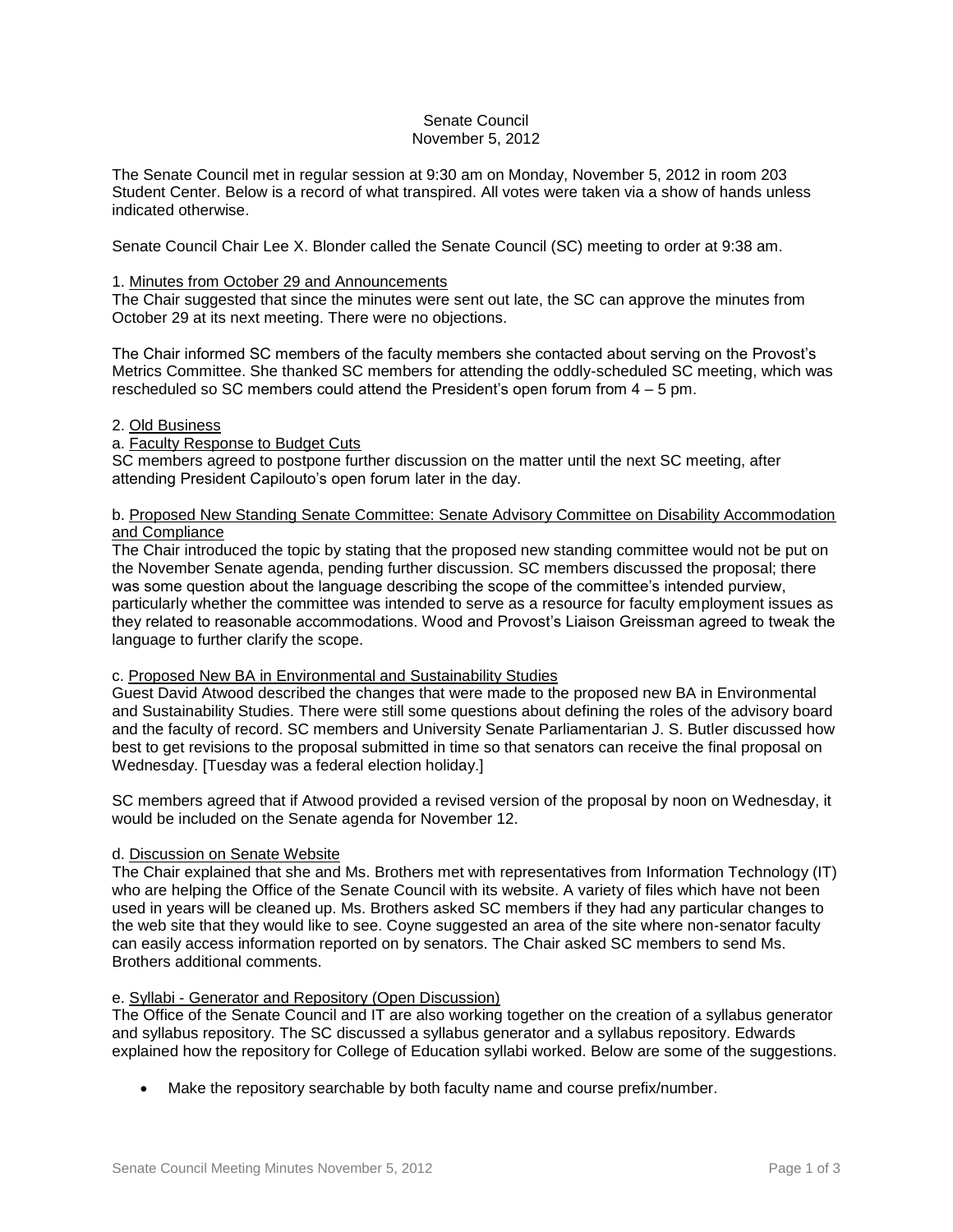- Add search option for "other courses by this professor."
- List syllabi from past courses; do not ask faculty to send in syllabi for courses in future semesters.
- Remove syllabi after being on the list for a year or two, unless the course is still being taught.
- Include a clear disclaimer that syllabi are not set in stone and may change from one year to the next.

In response to a question about funding, Edwards replied that since the Student Government Association (SGA) made an initial request for the repository, it would be considered an SGA initiative and funded through the SGA budget.

There was also discussion about the syllabus generator that is on the eCATS site.

f. Proposed Changes to *Governing Regulations II* (University Athletics Committee)

The Chair explained the proposed changes to *Governing Regulations II*, specifically the Athletics Committee charge to review items whose cost exceeds \$400,000 (increased to \$600,000). Wood **moved** to recommend the Senate endorse the proposed change. Brion **seconded**. A **vote** was taken and the motion **passed** with none opposed.

# g. Proposed Changes to *Governing Regulations VIII* ("University Appointments")

The Chair and Greissman explained the proposed changes to SC members. After brief discussion, Wasilkowski **moved** that the SC recommend the Senate endorse the proposed changes to *Governing Regulations VIII* ("University Appointments"). There was additional discussion, after which Wood **seconded**. A **vote** was taken and the motion **passed** with none opposed.

#### 3. Proposed Changes to *Governing Regulations II* (Committee Structure)

Ms. Brothers explained the proposed changes. After brief discussion, Brion **moved** that the SC recommend the Senate endorse the proposed changes to *Governing Regulations II* (Committee Structure). Edwards **seconded**. A **vote** was taken and the motion **passed** with none opposed.

- 4. Committee Reports
- a. Senate's Academic Organization and Structure Committee (SAOSC)

i. Proposed Name Change of the College of Agriculture

Guest Herman Farrell, chair f the Senate's Academic Organization and Structure Committee (SAOSC), explained that the College of Agriculture sought to change its name to the College of Agriculture, Food and Environment. Farrell explained that the **motion** from the SAOSC was to endorse the proposal to change the name of the College of Agriculture to the College of Agriculture, Food and Environment. There was brief discussion.

Because the motion came from committee, no **second** was required. A **vote** was taken and the motion **passed** with none opposed and one abstaining.

#### 5. Tentative Senate Agenda for November 12, 2012

SC members discussed the tentative Senate agenda for November 12, 2102. SC members added time limits for specific reports on the agenda and removed one agenda item.

Wood **moved** to approve the Senate agenda for November 12, as modified, and Brion **seconded**. There being no further discussion, a **vote** was taken and the motion **passed** with none opposed.

The meeting was adjourned at 11:28 am.

Respectfully submitted by Lee X. Blonder, Senate Council Chair